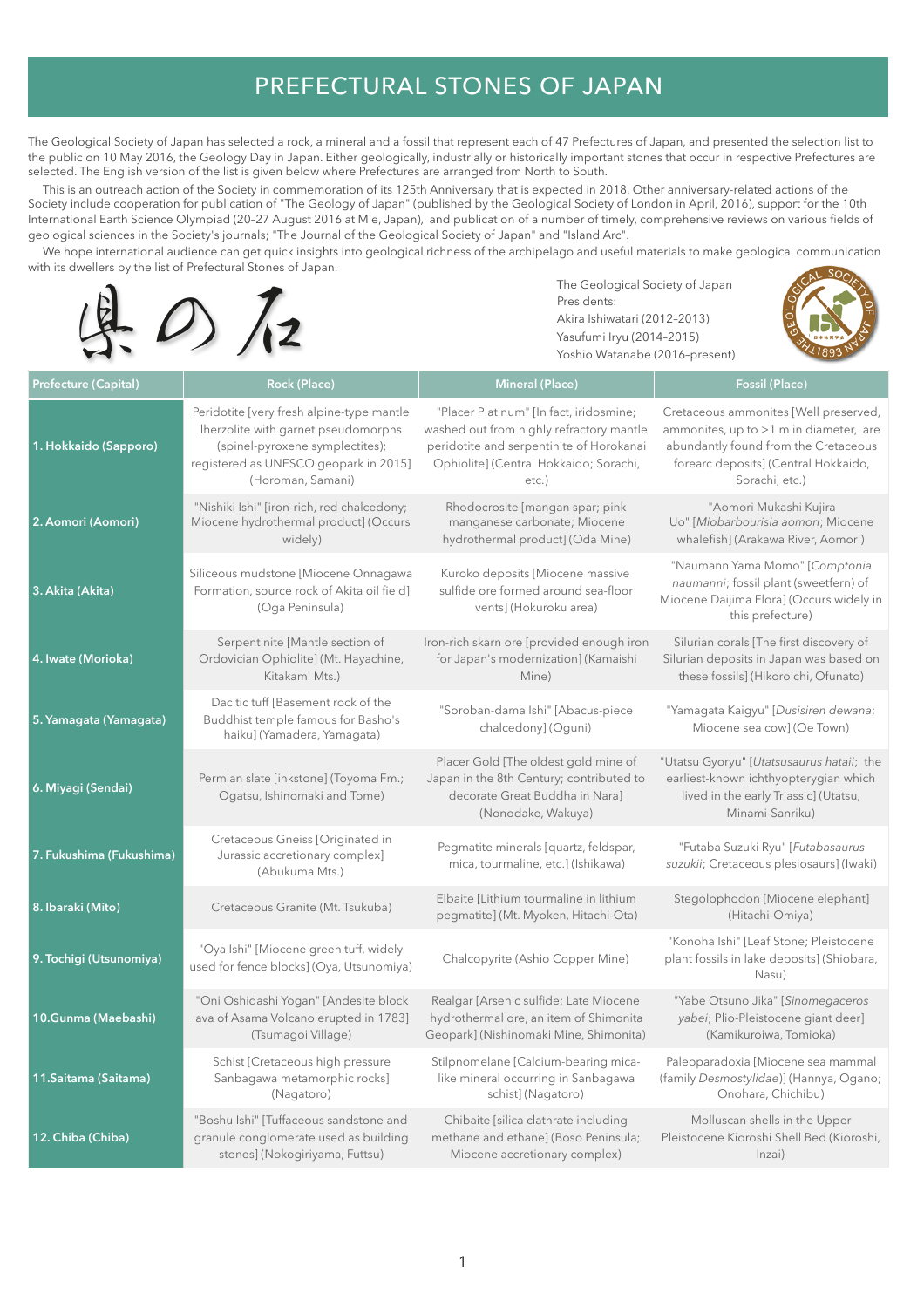| Prefecture (Capital)            | Rock (Place)                                                                                                                                                         | <b>Mineral (Place)</b>                                                                                                                                   | Fossil (Place)                                                                                                                                         |
|---------------------------------|----------------------------------------------------------------------------------------------------------------------------------------------------------------------|----------------------------------------------------------------------------------------------------------------------------------------------------------|--------------------------------------------------------------------------------------------------------------------------------------------------------|
| 13. Tokyo Metropolis<br>(Tokyo) | "Munin Gan" [Boninite; Eocene highly<br>magnesian andesite] (Chichijima Island,<br>Ogasawara (Bonin Islands))                                                        | Clinoenstatite [highly magnesian<br>pyroxene in boninite] (Chichijima Island,<br>Ogasawara (Bonin Islands))                                              | "Tokyo Hotate" [Mizuhopecten<br>tokyoensis; Plio-Pleistocene scallop] (Oji,<br>Kita-ku and elsewhere)                                                  |
| 14. Kanagawa<br>(Yokohama)      | Tonalite [Pliocene potash-poor granite<br>(plagiogranite, quartz diorite)] (Tanzawa<br>$Mts.$ )                                                                      | Yugawaralite [calcic zeolite that was first<br>discovered from Yugawara] (Yugawara)                                                                      | Miocene scleractinian corals (Tanzawa<br>Mts.; formed on a volcanic island of the<br>Izu-Bonin-Mariana arc that collided with<br>Japan)                |
| 15. Niigata (Niigata)           | Jadeitite [product of Cambro-Ordovician<br>subduction metamorphism] (Omi and<br>Kotaki, Itoigawa)                                                                    | Native Gold [Miocene vein-type gold-<br>silver ores] (Sado Gold Mine, Sado<br>Island)                                                                    | Carboniferous-Permian marine fossils<br>[from the "Omi Limestone"] (Omi,<br>Itoigawa)                                                                  |
| 16. Nagano (Nagano)             | Obsidian [Pleistocene welded rhyolitic<br>tuff; used as arrow heads by lithic age<br>people] (Wadatoge Pass)                                                         | Garnet [spessartine garnet that occurs in<br>cavities of the Wadatoge rhyolite]<br>(Wadatoge Pass)                                                       | "Naumann Zo" [Paleoloxodon naumanni;<br>Pleistocene elephant] (Lake Nojiriko)                                                                          |
| 17. Yamanashi (Kofu)            | Basalt Lava of Fuji Volcano [erupted in<br>864-866 A.D.] (Aokigahara Forest)                                                                                         | Rock Crystal [Quartz] twinned in<br>accordance with Japan law [also known<br>as Japanese twin] (Otome Mine)                                              | Late Miocene molluscan shells in the<br>Fujigawa Formation (Obarajima, Minobu)                                                                         |
| 18. Toyama (Toyama)             | Onix Marble [Travertine, Miocene sea-<br>floor hydrothermal carbonate rock]<br>(Shimotate, Unazuki)                                                                  | Staurolite [in Permian medium-pressure<br>type Unazuki metamorphic rocks]<br>(Uchiyama, Unazuki)                                                         | Miocene molluscan shells in the Yatsuo<br>Group (Yatsuo, Toyama)                                                                                       |
| 19. Ishikawa (Kanazawa)         | Diatomite [Diatom mudstone; Miocene<br>shallow sea and lake deposits] (Noto<br>Peninsula)                                                                            | Aragonite [Occurs in cavities of Miocene<br>basalt lava] (Koiji beach, Noto Town)                                                                        | Early Pleistocene molluscan shells in the<br>Omma Formation (Okuwa, Kanazawa)                                                                          |
| 20. Fukui (Fukui)               | "Shakudani Ishi" [Miocene lapilli tuff<br>excavated for long time as industrial rock<br>material]                                                                    | Native arsenic [Spherical aggregate of<br>euhedral crystals like a comfit sugar]<br>(Akatani Mine, Fukui)                                                | Fukuiraptor kitadaniensis [Dinosaur<br>excavated from the Cretaceous Tetori<br>Group] (Kitadani, Katsuyama)                                            |
| 21. Shizuoka (Shizuoka)         | "Akaiwa" [Red rocks forming the Hoei<br>crater, the site of 1707 eruption of Fuji<br>Volcano. The rocks comprise volcanic<br>lapilli and ash] (Hoei Kako, Gotemba)   | Native tellurium [occurs with tellurite and<br>kawazulite] (Kawazu Mine, Shimoda)                                                                        | Early Pleistocene molluscan shells in the<br>Kakegawa Group (Dainichi Formation)<br>(Kakegawa and Fukuroi)                                             |
| 22. Aichi (Nagoya)              | Pitchstone [Miocene rhyolitic rocks<br>forming Shitara Cauldron] (Mt. Horaiji,<br>Shinshiro)                                                                         | Kaoline [source clay for the Seto<br>potteries] (Seto)                                                                                                   | Middle Miocene deep-sea fossils in the<br>Morosaki Group [Crinoids, devilfish, sea<br>urchins, fish, bivalves, gastropods, etc.]<br>(Chita Peninsula)  |
| 23. Gifu (Gifu)                 | Chert [Bedded radiolarian chert of<br>Triassic-Jurassic age in the Jurassic<br>accretionary complex of Mino Belt]<br>(Unuma, Kagamihara; Sakashuku, Kamo)            | Hedenbergite [Fe-Ca Pyroxene in skarn<br>deposites] (Kamioka Copper-Zinc Mine,<br>Hida (Mine is closed, but is used as<br>Kamiokande to detect nutrino)) | Permian marine fossils in the "Akasaka<br>Limestone" [Fusulinids, bivalves,<br>gastropods, crinoids, etc.] (Akasaka<br>Kinshozan, Ogaki)               |
| 24. Mie (Tsu)                   | Kumano rhyolitic volcanic rocks [Miocene<br>caldera volcano in the forearc area]<br>(Southeastern Kii Peninsula)                                                     | Cinnabar [Quicksilver (mercury) deposits<br>formed in the Ryoke and Sanbagawa<br>belts in Miocene] (Nyu Mine)                                            | "Mie Zo" [Stegodon miensis; Pliocene<br>elephant] (Tsu, Kameyama, Iga, Suzuka,<br>Kuwana, etc.)                                                        |
| 25. Shiga (Otsu)                | Koto Rhyolite [Late Cretaceous large-<br>scale caldera volcanism] (Higashi-Omi<br>and Omi-Hachiman)                                                                  | Topaz [Pegmatite mineral in Cretaceous<br>granite] (Tagamiyama, Otsu)                                                                                    | Footprints preserved in the Kobiwako<br>Group [Plio-Pleistocene deer, elephant,<br>crocodile, bird, rhinoceros, etc.] (Yasu,<br>Konan)                 |
| 26. Kyoto (Kyoto)               | "Narutaki Toishi" [Whetstone made of<br>Early Triassic siliceous claystone of<br>Tamba belt] (Ukyo-ku, Kyoto)                                                        | "Sakura Ishi" [Cherry flower stone;<br>cordierite pseudomorph in metapelite of<br>Tamba belt intruded by Cretaceous<br>granite] (Kameyama)               | Miocene molluscan shells in the Tsuzuki<br>Group (Ujitawara)                                                                                           |
| 27. Hyogo (Kobe)                | Alkali Basalt [Pleistocene lava with<br>magnificent colunmar joints in which<br>Prof. Matuyama first found magnetic<br>reversal] (Gembudo, Toyooka)                  | Chalcopyrite [Akenobe and Ikuno mines<br>provided copper, silver and tin for<br>centuries] (Akenobe Copper Mine)                                         | "Tamba Ryu" [Tambatitanis amicitiae;<br>Dinosaur discovered from the Lower<br>Cretaceous Sasayama Group] (Sannan,<br>Tamba)                            |
| 28. Osaka (Osaka)               | "Izumi (Ao-)Ishi" [Sandstone of Late<br>Cretaceous Izumi Group distributed<br>along the Median Tectonic Line;<br>commonly used for walls and fences]<br>(Izumi Mts.) | Dawsonite [Carbonate mineral of sodium<br>and aluminum that occurs with fossils in<br>the Izumi Group] (Sennan, Izumi-Sano,<br>Kaizuka, Kishiwada, etc.) | "Machikane Wani" [Toyotamaphimeia<br>machikanensis; Middle Pleistocene<br>crocodile, 7 m long] (Machikane Hills,<br>Toyonaka; Osaka University Campus) |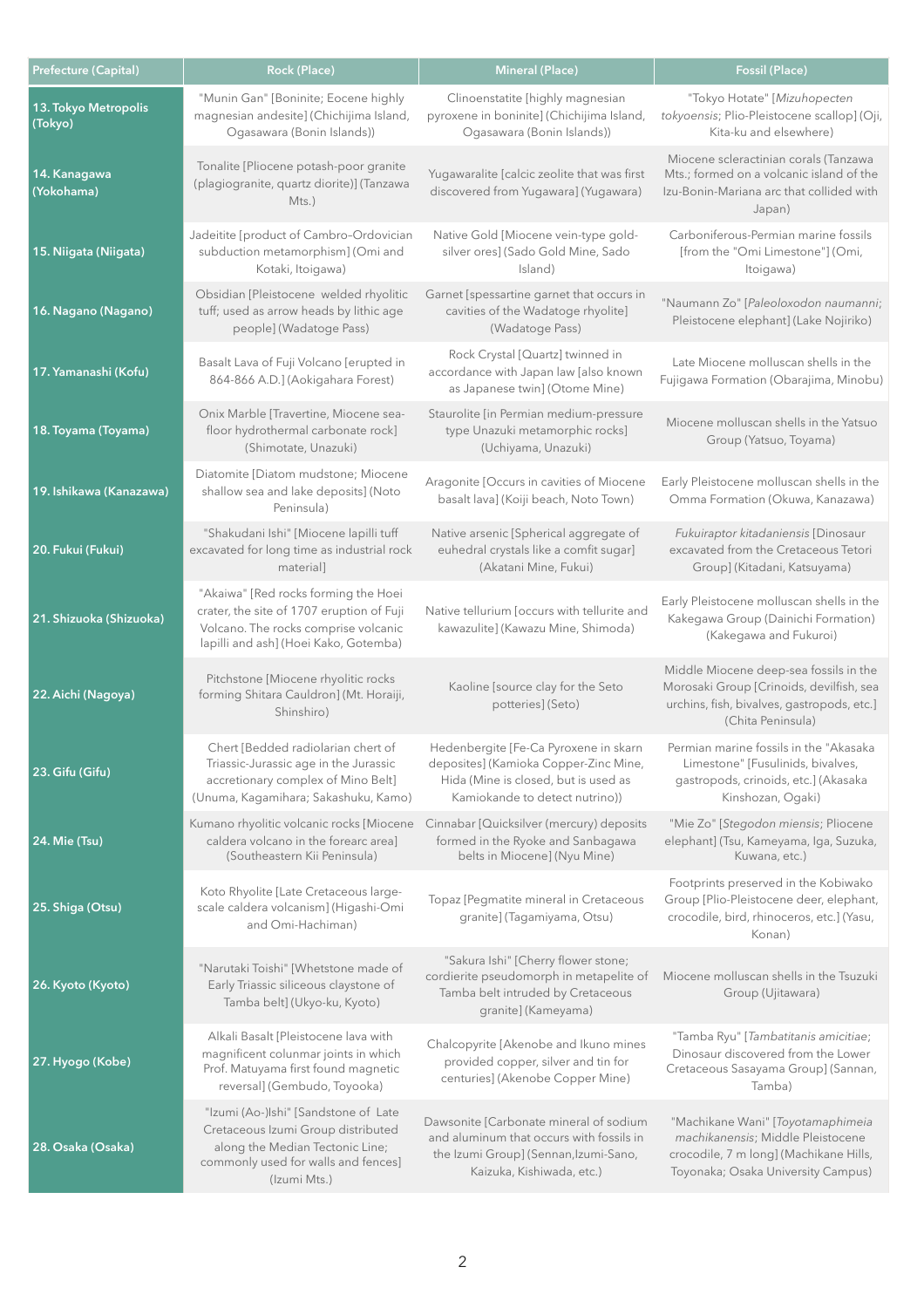| <b>Prefecture (Capital)</b>  | Rock (Place)                                                                                                                                                      | <b>Mineral (Place)</b>                                                                                                                             | Fossil (Place)                                                                                                                                                                                                   |
|------------------------------|-------------------------------------------------------------------------------------------------------------------------------------------------------------------|----------------------------------------------------------------------------------------------------------------------------------------------------|------------------------------------------------------------------------------------------------------------------------------------------------------------------------------------------------------------------|
| 29. Nara (Nara)              | Basaltic Pillow Lava [formed in ocean<br>floor in Triassic and Cretaceous time, and<br>accreted to Japan later] (Mt. Tamaki,<br>Kawakami, Yoshino)                | Garnet [almandine garnet that occurs as<br>phenocrysts of 1 mm size in andesitic to<br>dacitic lava] (Nijozan)                                     | Early Pleistocene terrestrial mammals<br>[Teeth and tusks of elephants (Stegodon<br>aurorae) and horn of Elaphurus<br>(elaphuroides) shikamai] (Mami Hills,<br>Koryo and Kawai)                                  |
| 30. Wakayama<br>(Wakayama)   | Rhyolitic igneous rocks [lavas, dikes,<br>breccias and tuffs of rhyolite]<br>(Shionomisaki Cape)                                                                  | Sanidine [Potash-rich alkali feldspar<br>occurring as phenocrysts in Miocene<br>Kumano rhyolitic rocks] (Taichi)                                   | Cretaceous marine fossils [ammonites,<br>bivalves and Mosasaurus] (Aritagawa)                                                                                                                                    |
| 31. Tottori (Tottori)        | Dune sand deposits [Tottori sand dune<br>that extends for 24 km along the Japan<br>Sea coast is fed by granite mountains]<br>(Tottori)                            | Chromite Ore [Typical podiform chromite<br>deposits occur among serpentinite<br>bodies of Oeyama ophiolite] (Tari,<br>Nichinan)                    | Miocene fish [Shallow-water marine fish<br>in the Tottori Group] (Miyashita, Kokufu)                                                                                                                             |
| 32. Shimane (Matsue)         | "Kimatchi Ishi" [Miocene tuffaceous<br>sandstone used long time for building<br>blocks] (Shinji, Matsue)                                                          | Native silver [Worldwide major provider<br>of silver in the 14-19th Centuries] (Iwami<br>Silver Mine, Omori, Ota)                                  | "Mizuho Takobune" [Mizuhobaris<br>izumoensis: Paper Nautilus, a kind of<br>octopods with shell in Miocene age]<br>(Shibuna, Tamayu, Matsue)                                                                      |
| 33. Okayama (Okayama)        | "Mannari Ishi" [Late Cretaceous pink<br>granite used as building blocks,<br>tombstones, etc.] (Okayama)                                                           | Uranium ore [Autunite and ningyoite ores<br>in Late Miocene conglomerate that was<br>mined in 1960s] (Ningyotoge Pass,<br>Kamisaibara, Kagamino)   | Fossil plants from Nariwa [Late Triassic<br>ginkgos, cykads, pteridophytes, etc.]<br>(Nariwa, Takahashi)                                                                                                         |
| 34. Hiroshima (Hiroshima)    | Hiroshima granite [Late Cretaceous<br>Granite used as bulding blocks,<br>tombstones, etc.] (Hiroshima and vicinity)                                               | "Roseki" [Soft rock made of pyrophyllite,<br>talc, kaoline, etc. used as refractory<br>bricks] (Shokozan, Shobara)                                 | "Atsu Gaki" [Miocene oyster shells, which<br>occurs associated with whales and<br>sharks, in the Bihoku Group] (Shobara<br>and Miyoshi)                                                                          |
| 35. Yamaguchi<br>(Yamaguchi) | Limestone [Carboniferous and Permian<br>limestone forming the largest karst<br>plateau in Japan] (Akiyoshi)                                                       | Copper ores [Cretaceous skarn ore]<br>(Nagato Dozan, Akiyoshi)                                                                                     | Fossil plants from Mine [Triassic ginkgos,<br>sphenopsids, pteridophytes, etc.,<br>associated with insects; important<br>component of high quality coals] (Mine)                                                 |
| 36. Kagawa (Takamatsu)       | Sanukite [Bronzite andesite, glassy high-<br>magnesian andesite of Miocene age; its<br>piece gives good sound when hit, and<br>called "kankan ishi"] (Goshikidai) | Sillimanite [occurs in the Cretaceous<br>Ryoke metamorphic rocks; mined for<br>producing glass] (Nekoyama, Manno)                                  | "Kodai Amamo" [This was thought to be<br>seawead fossil, but recently revealed to<br>be animal trace fossil] (The Izumi Group<br>of Cretaceous age)                                                              |
| 37. Tokushima<br>(Tokushima) | Blueschist [Cretaceous Sanbagawa basic<br>schist with glaucophane (Na amphibole)]<br>(Bizan and Kotsu, Tokushima)                                                 | Piemontite [Pink to yellow pleochroism is<br>striking under the polarizing microscope;<br>occurs in Sanbagawa quartz schist]<br>(Bizan, Tokushima) | Pterotrigonia [Marine bivalve in the family<br>Trigoniidae that serves as an index fossil<br>of Mesozoic age] (Kamikatsu and<br>Katsuura)                                                                        |
| 38. Kochi (Kochi)            | Syenite [Middle Miocene, potassium and<br>sodium-rich, A-type granite with Rapakivi<br>texture, only one in Japan] (Ashizuri<br>Cape)                             | Stronalsite [Sr-bearing feldspar first<br>found in serpentinite at Kochi in<br>association with lawsonite and pectolite]<br>(Rendai, Kochi)        | Silurian marine fossils [Corals (Favosites,<br>Halysites), trilobites, orthoceras,<br>graptolites, etc.] (Mt. Yokokura, Ochi)                                                                                    |
| 39. Ehime (Matsuyama)        | Eclogite [Cretaceous Sanbagawa<br>metamorphic rock made of omphacite<br>(jadeitic pyroxene) and garnet; formed at<br>>60 km depth] (Mt. Higashi Akaishi)          | Stibnite [World's best crystals (>60 cm<br>long) at the time the mine was operated]<br>(Ichinokawa Mine)                                           | Inoceramus [Age-diagnostic marine<br>bivalve of Cretaceous age; common in<br>the Uwajima and Izumi groups] (Uwajima<br>and Matsuyama)                                                                            |
| 40. Fukuoka (Fukuoka)        | Coal [Occurs in Paleogene graben-filling<br>sediments; supported industrial<br>modernization of Japan] (Chikuho coal<br>field)                                    | Lepidolite [Lithium mica in granitic<br>pegmatite] (Nagataru, Fukuoka)                                                                             | Fossil fish from Wakino [Early Cretaceous<br>freshwater fish in the Wakino Subgroup]<br>(Kitakyushu, Nogata and Miyawaka)                                                                                        |
| 41. Saga (Saga)              | Porcelain stone [Pottery stone; altered<br>from rhyolite lava; made of quartz,<br>sericite, kaoline, etc.] (Arita)                                                | Beryl [Occurs in pegmatite veins in<br>Cretaceous granite] (Sugiyama, Fuji,<br>Saga)                                                               | Paleogene fossils from the Karatsu coal<br>field [Eocene to Oligocene marine<br>(molluskan shells, sharks, turtles) and<br>terrestrial (plants, Aminodon (rhinoceras),<br>birds) fossils] (Karatsu, Imari, etc.) |
| 42. Nagasaki (Nagasaki)      | Dacite of Unzen Volcano ["Heisei Shinzan<br>Lava Dome" formed by 1990-1995<br>eruption in which a pyroclastic flow<br>resulted in 44 deaths] (Shimabara)          | Rock Crystal [Quartz] twinned in<br>accordance with Japan law [also known<br>as Japanese twin] (Narushima, Goto<br>Islands)                        | Fossil plants from Mogi [Pliocene broad-<br>leaved deciduous trees (Fagus, Juglans,<br>Carpinus, Zelkova, Liquidambar, Sorbus,<br>etc.)] (Mogi, Nagasaki)                                                        |